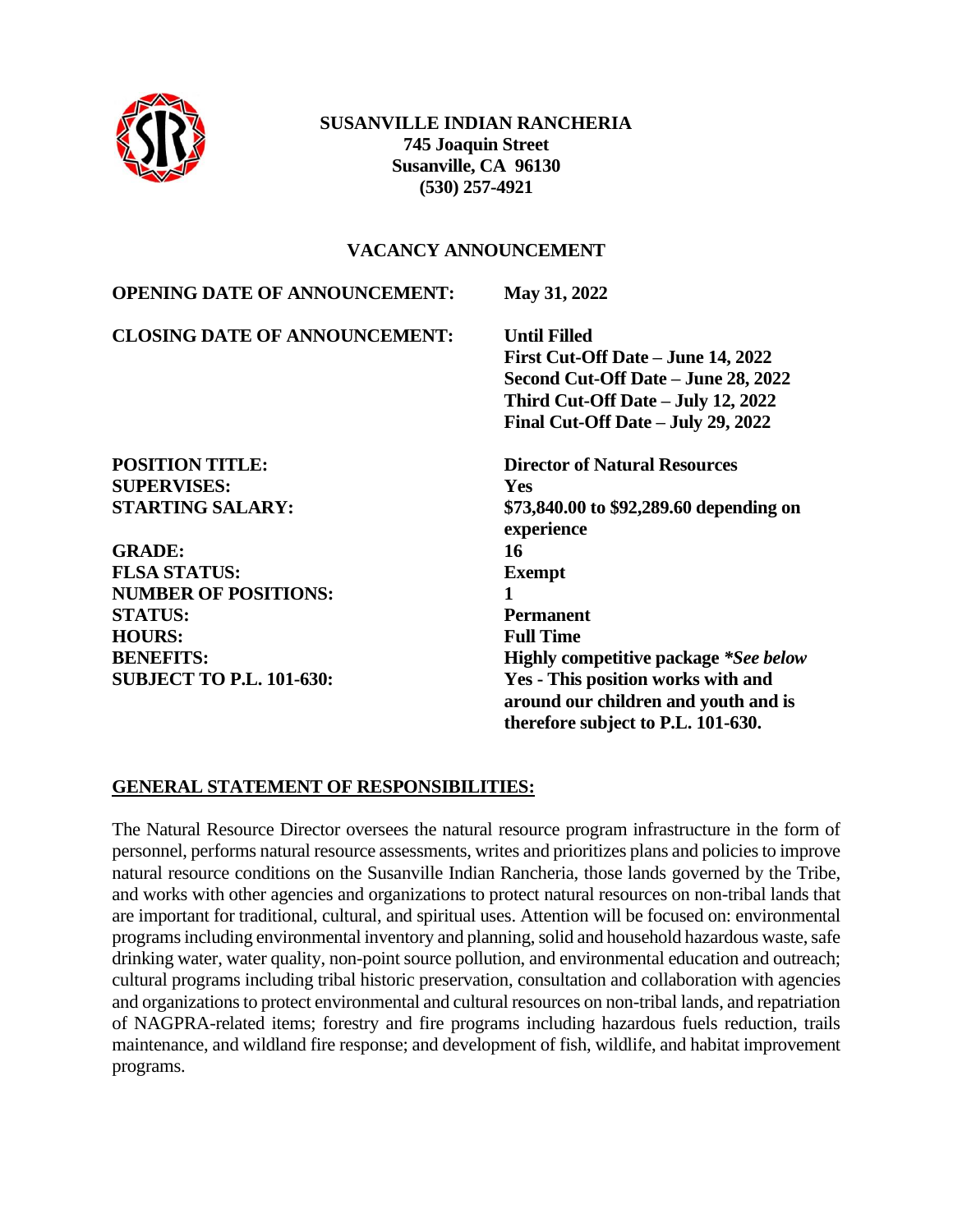#### **SPECIFIC AREAS OF RESPONSIBILITIES:**

- 1. Responsible for protecting the Tribe's natural and cultural resources and implementing plans and policies to improve natural resource conditions, including planning to protect tribal environmental, cultural and natural resources, mapping of resources on tribal lands and assisting in the Tribe's overall land use and strategic planning.
- 2. Administer U.S Environmental Protection Agency (EPA) grants including the General Assistance Program and Clean Water Act grants awarded to the Susanville Indian Rancheria. Implement a detailed environmental management plan, guide corrective actions, resolve issues rising from overlapping or conflicting jurisdictions, establish a tribal framework that will guide environmental laws, codes, ordinances, etc.
- 3. Maintain an updated Tribal Environmental Plan (TEP) which will have clearly defined SIR environmental priorities, goals, objectives, anticipated outcomes, and implementation process that reflect/include newly acquired tribal property.
- 4. Meet with the Tribal Business Council, tribal community (to include the tribal elders and cultural groups) and tribal program managers monthly.
- 5. Develop environmental plans, technical reports, and environmental assessments and present these to the various tribal groups.
- 6. Develop and implement solid waste programs including recycling, composting, and household hazardous waste collection programs.
- 7. Implement water quality monitoring program, develop water quality standards and criteria, and work toward obtaining Treatment as State (TAS) status from the EPA.
- 8. Implement studies on the local environment including soil contamination, water quality, forest health, fish, and wildlife, etc.
- 9. Contact and advise the Tribal Business Council on entering contracts with experts and specialists in natural and cultural resources as funding and resources become available.
- 10. Review and comment on Tribal Environmental compliance documents developed to meet National Environmental Policy Act (NEPA), California Environmental Quality Act (CEQA), Forest Practice Act (FPA), National Historic Preservation Act (NHPA), Tribal Gaming Compact Environmental Ordinance requirements to ensure that the tribe is adequately disclosing and mitigating for potential effects of proposed projects.
- 11. Collect geospatial data and develop Geographic Information System (GIS) databases on tribal resources including: natural, environmental, and cultural resources on tribal and non-tribal lands to assist the tribal government with master, strategic, and land use planning as well as efforts to acquire additional lands to support future tribal growth.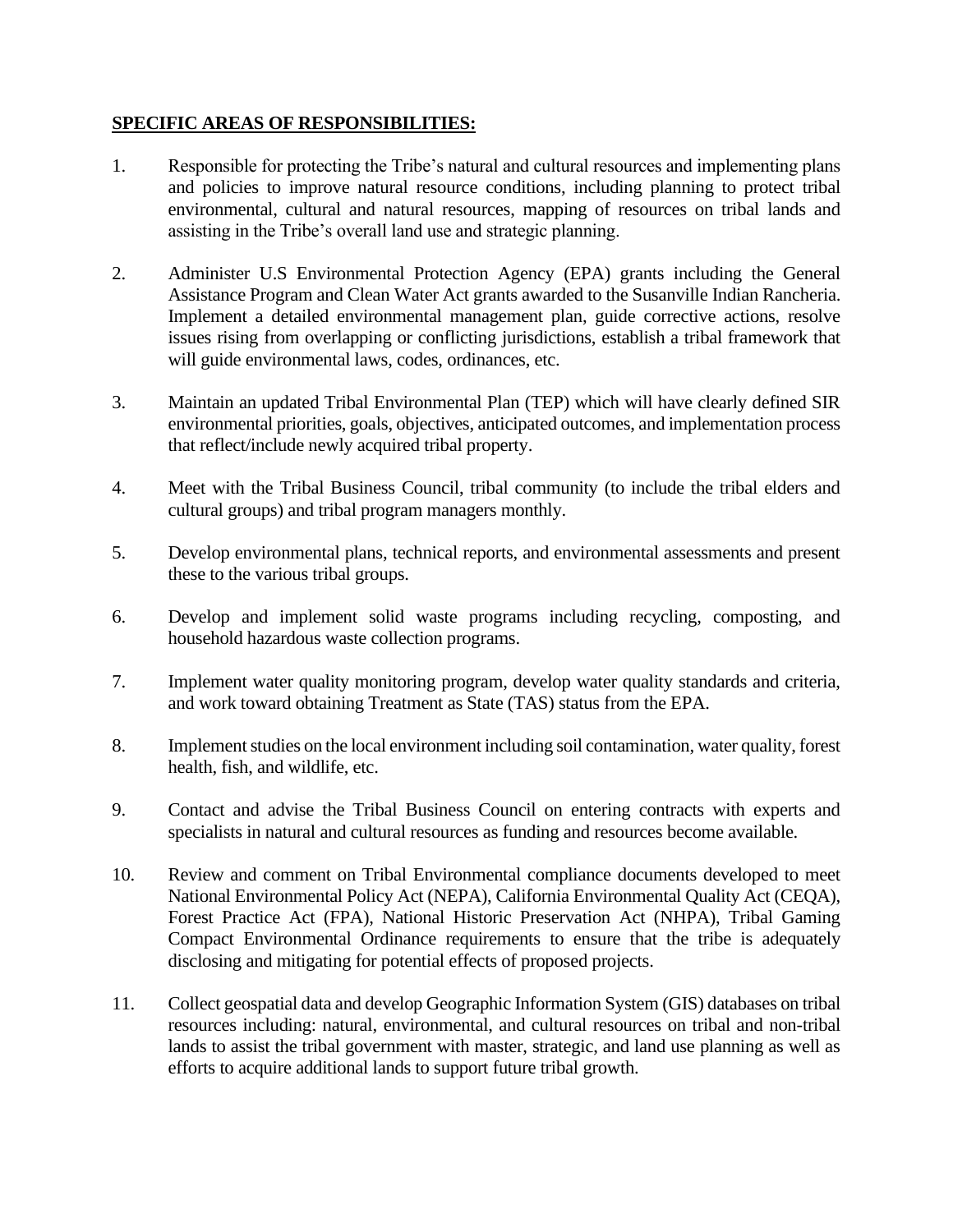- 12. Develop environmental, land use, and forestry management plans for tribal properties and assist with other tribal planning efforts where needed.
- 13. Will be responsible for conducting environmental research, seeking additional information and additional grant opportunities and project ideas to expand SIR environmental programs.
- 14. Submit required reports on a timely basis including financial and progress reports required by grant funding sources and monthly report to the Tribal Business Council (TBC).
- 15. Provide environmental outreach and education to the tribal community and the Tribal Business Council. This will include:
	- A. Keeping the tribal community informed about the environmental and cultural efforts of the Tribe by hosting tribal community activities, events, and meetings, and developing a quarterly department newsletter. This will include informing the community about the environmental assessment prior to conducting studies and reporting the findings of the assessment upon its completion.
	- B. Providing updates to the Tribal Business Council on projects, educating them on the environmental concerns that are identified, federal and state environmental laws, and recommendations for action to pursue compliance that is conducive to Tribal environmental issues.
- 16. Seek funding to enhance and maintain the Tribe's environmental protection infrastructure, cultural resource program, forestry and fuels program, and fish, wildlife, and habitat restoration programs to continue to protect tribal natural, cultural, and environmental resources. This will include submitting grant and contract applications to the Administration for Native American (ANA), Environmental Protection Agency (EPA), United States Fish and Wildlife Service (USFWS), Natural Resources Conservation Service (NRCS), Bureau of Indian Affairs (BIA), National Park Service (NPS), and other appropriate funding sources.
- 17. Draft tribal environmental, natural resource, and cultural codes and ordinances consistent with Tribal constitutional requirements.
- 18. Be responsible for attending training sessions, conferences, and meetings and becoming involved in local, regional, and national environmental coalitions and organizations.
- 19. Train, supervise and evaluate, in a timely manner, personnel necessary to complete natural and cultural resource program requirements.
- 20. Manage the operation of the Tribal Historic Preservation Office (THPO).
- 21. Work to repatriate human remains and cultural items subject to the Native American Graves Protection and Repatriation Act (NAGPRA).
- 22. Develop and implement Tribal Language Preservation Programs.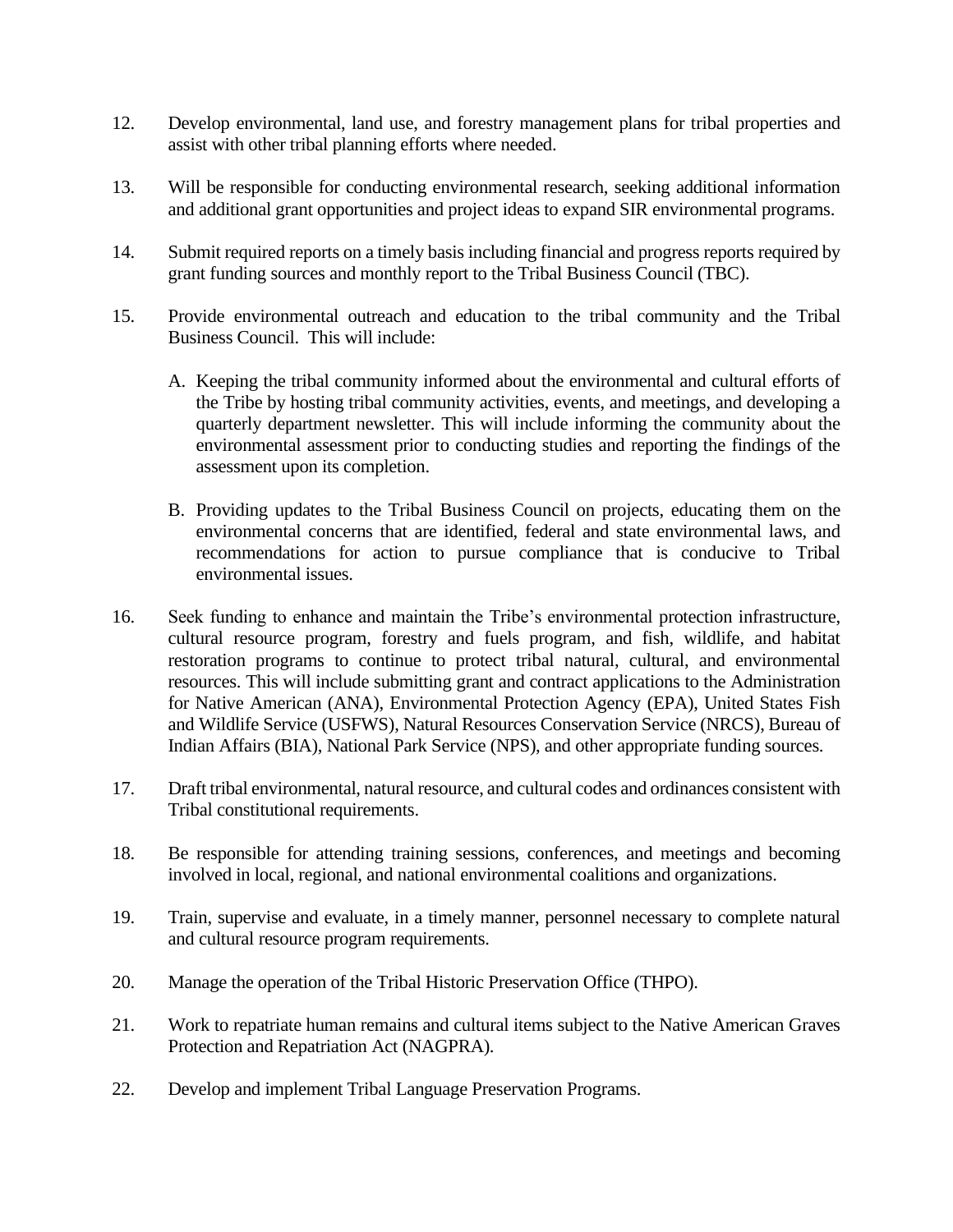- 23. Work with the SIR Education Program to develop cultural and environmental programs and activities.
- 24. Develop and implement Forestry Management and Wildland Fire Response Programs to improve forest health, protect tribal housing and other facilities from forest fires, restore native habitats, and create economic development opportunities.
- 25. Seek funding to implement the Tribal Youth Conservation Crew (TYCC) to teach and train youth to implement a variety of natural resource projects.
- 26. Develop and implement a Tribal Wildland Fire Response Program.
- 27. Work with Federal, State, local, and tribal agencies, and organizations to protect, restore, and enhance traditionally important fish, wildlife, and botanical resources.
- 28. Implement habitat improvement projects to restore wetlands, burned areas and other native habitats on tribal lands.
- 29. Other duties as assigned

### **KNOWLEDGE SKILLS AND ABILITIES:**

- A. Ability to use a variety of computer software programs including ArcGIS, Adobe, Microsoft Office Word, PowerPoint, and Excel and be an expert in utilizing the Internet and online databases to submit reports and research funding opportunities.
- B. Ability to work effectively with Tribal Leaders, staff, and other governmental personnel.
- C. Skill to interpret and use statistical, geographical, and other forms of environmental data as required.
- D. Strong oral and written communication skills.
- E. Ability to resolve conflicts and maintain a positive work environment.
- F. Knowledge of Indian Communities, their organizational structure and basic understanding of Indian law and environmental issues facing Tribes today.

### **MINIMUM QUALIFICATIONS:**

- 1. Must have a high school diploma or equivalent from an accredited high school.
- 2. Must have a valid California driver's license or license from current residence state.
- 3. Must pass P.L. 101-630 background check **OR** pre-employment background check.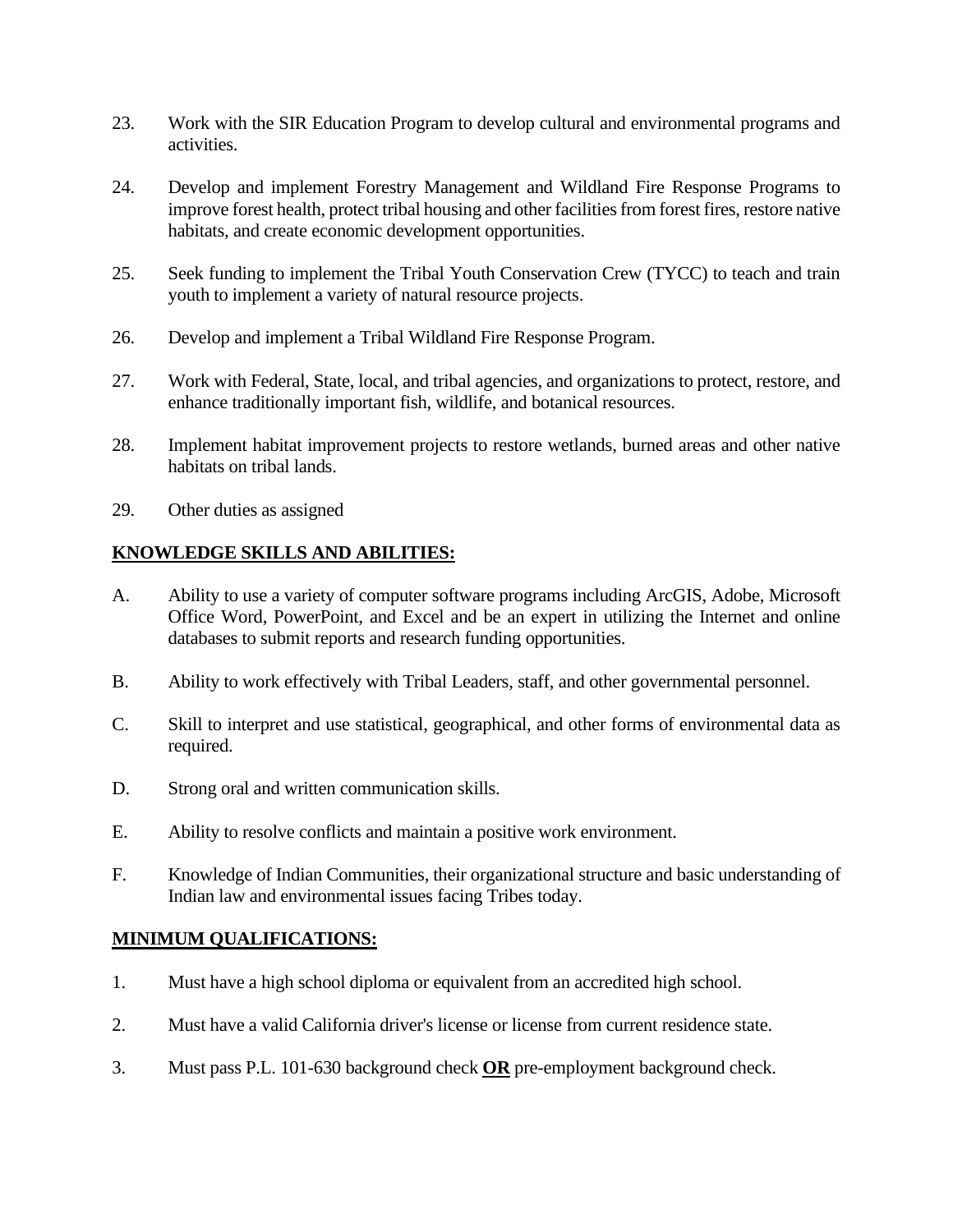- 4. Must pass a pre-employment drug test.
- 5. Must have a valid CPR card or be able to obtain one within ninety (90) days of hire.

# **ADDITIONAL QUALIFICATIONS FOR THIS POSITION**

- 6. Bachelor's Degree in Environmental Science, Environmental Engineering, Natural Resources, or similar discipline with five (5) years proven track record in the environmental management field. Master's Degree is preferred. Experience equivalency may be considered.
- 7. Experience as a program director of federal grants. Must be able to develop, implement and administer grant objectives, work plans and budgets.
- 8. Four (4) years supervisory experience.
- 9. Three (3) years managerial experience.
- 10. Two (2) years' experience working with ArcGIS mapping software and ability to produce maps.
- 11. Experience managing environmental programs, collecting data, and producing statistical analyses and reports.
- 12. Experience conducting environmental assessments and production of relevant plans.
- 13. Experience collecting water quality data and producing water quality assessments reports
- 14. Experience managing forestry and fuels reduction projects.

### **WORKPLACE ENVIRONMENT:**

**1. PHYSICAL SAFETY:** The work is sedentary. Typically, the employee may sit comfortably to do the work. However, there may be some walking, standing, bending, carrying of light items, driving an automobile, etc. No special physical demands are required to perform the work.

**2. WORKING ENVIRONMENT:** Occasional exposure to objectional conditions or variations such as those found in variable weather conditions or light industrial settings.

#### **PERFORMANCE EXPECTATIONS:**

- Uphold all principles of confidentiality.
- Adhere to all professional and ethical behavior standards.
- Interact in an honest, trustworthy and respectful manner with employees, visitors and vendors.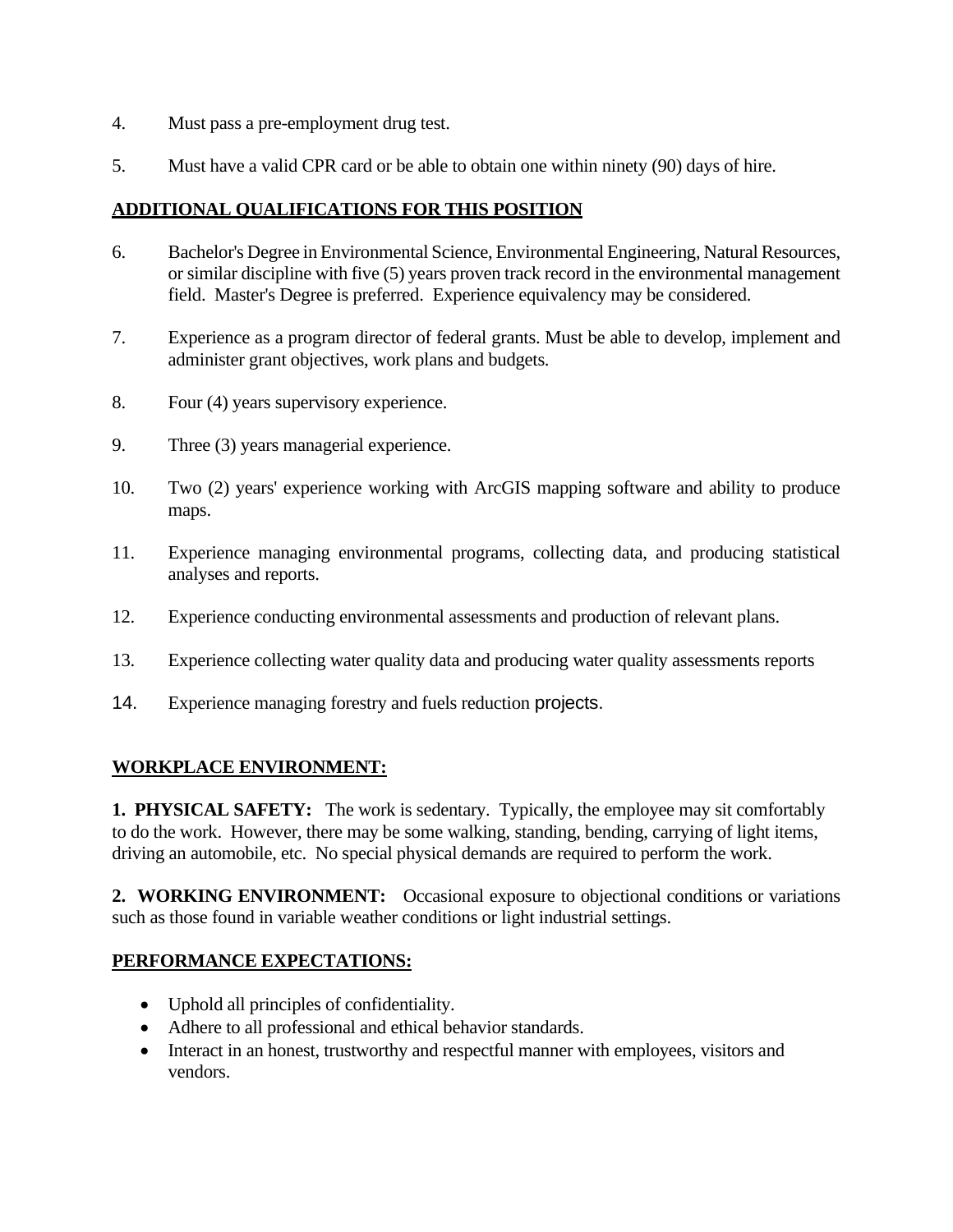- Participate in departmental staff meetings, quality management activities, cultural and educational programs.
- Comply with policies and procedures.
- Display respect and understanding of Susanville Indian Rancheria's traditions and values.
- The way the employee relates to fellow employees, customers and visitors is considered parallel in importance to technical knowledge and ability.
- Any attitude or behavior that will tarnish the name or reputation of the Susanville Indian Rancheria will not be tolerated and is subject to disciplinary action.

## **PREFERENCE POLICY:**

| $1st$ Preference: | Enrolled member of a Federally Recognized Tribe.                        |
|-------------------|-------------------------------------------------------------------------|
| $2nd$ Preference: | Documented proof of Veteran Status, i.e. DD-214, Veterans Benefit Card. |
| $3rd$ Preference: | All other applicants.                                                   |

## **SIR BENEFITS PACKAGE:**

The Susanville Indian Rancheria offers its full-time employees a highly competitive benefits package, including: annual cost-of-living increases (based on SSA COLA); eligibility for annual merit increases; twelve paid holidays; thirteen days paid sick leave; up to twenty-six days paid annual leave (depending on length of service); maternity leave; paternity leave; affordable group health, dental, vision, and life insurance; and 401(k) retirement plan.

### **HOW TO APPLY AND APPLICATION REQUIREMENTS:**

All applicants are required to submit a Susanville Indian Rancheria/ Lassen Indian Health Center application. Applications can be found on our website at: [www.sir-nsn.gov/human-resources/](http://www.sir-nsn.gov/human-resources/) (SIR – LIHC – Gaming Commission Application for Employment P.L. 101-630 Requirements) or picked up at 745 Joaquin Street, Susanville, CA.

Only **complete** applications will be considered. For your application to be considered complete you must attach the following:

- 1. Completed Susanville Indian Rancheria/Lassen Indian Health Center Application.
- 2. Copy of your High School Diploma **AND** College Degree or transcripts documenting your graduation or completion of your Degree.
- 3. Copy of your valid Driver's License.
- 4. Copy of any other certifications required.
- 5. Copy of Tribal Card, if claiming Indian Preference.
- 6. Copy of DD214 or other proof of Veteran status, if claiming Veteran's Preference.
- 7. **An additional statement on how you meet each Minimum and Additional Qualification and Knowledge, Skills and Abilities.**